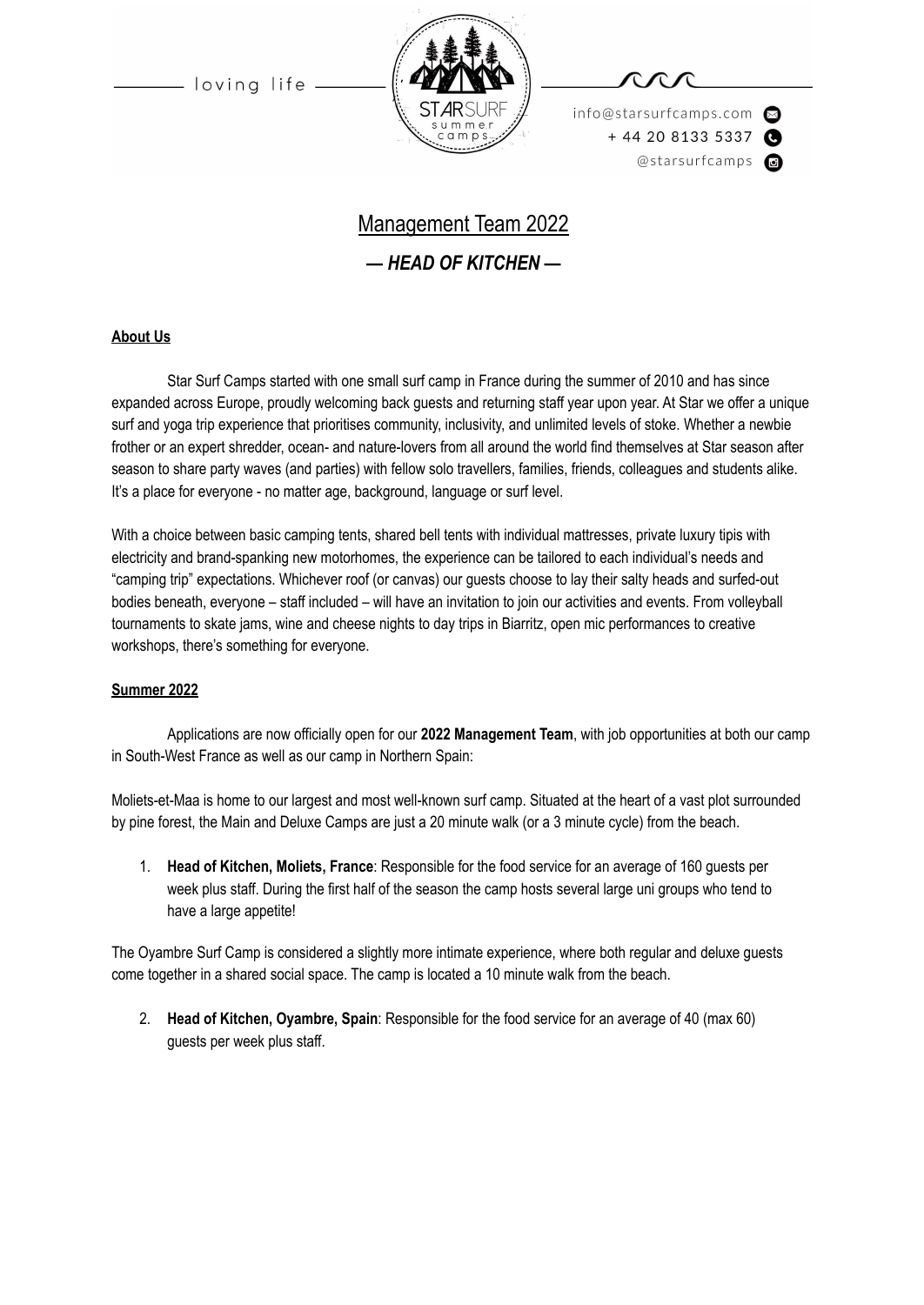- loving life -



info@starsurfcamps.com  $+442081335337$ @starsurfcamps @

#### **The Essentials**

- Dates:
	- **Moliets:** Early May late September
	- Oyambre: Early June late September
	- Including some general build up prior to season and help to set up the kitchen facilities.
	- + Flexibility to spend time getting in touch with team members before arrival.
- Languages: English + 1 other language (Spanish or French preferred for relative camps)
- EU drivers licence essential: Yes
- Minimum age: 25 years
- Vaccination status: Double-vaccinated with booster preferred, but not mandatory.

#### **Key Characteristics**

*Great work ethic Natural leader Accountable Excellent time-management Good people skills Responsable Very organised Great communication Punctual Eye for detail and hygiene Team-player Proactive Creative Solution-orientated Flexible*

The role also requires good budgeting skills and an ability to quantify stock and products in accordance with guest numbers. Basic computer skills such as experience with Google Drive and Excel/Spreadsheets/Numbers would be beneficial.

#### **Overview**

As the Head of Kitchen, you are in charge of the food department, which includes planning, shopping and preparing the lunch items 6 days a week and the dinners 5 days a week, offering sufficient portion sizes within budget. You have excellent time management skills, are well-organised, know how to budget and have experience cooking for 200+ people. The kitchen requires structure and routine, a can-do and positive attitude as well as the ability to lead a small team. Hygiene and cleanliness are paramount.

#### **Responsibilities**

- Delivering a healthy and diverse dinner within budget by sourcing the best food suppliers with an awareness for sustainability and the environmental impact of packaging and products;
- Minimising waste and making budgets go further by purchasing the right amount of produce and preparing appropriate quantities for the number of guests each week;
- Planning, ordering/shopping and preparing 4 x high-quality and nutritious dinners per week for camp guests and staff (typically under 200 people, 250 max) including the Friday night BBQ;
- Delivering meals on time;
- Using your cooking creativity to serve an additional staff dinner every Sunday (less than 50);
- Preparing 6 x picnic salads to be served at breakfast the following morning;
- Creating a bi-weekly standardised menu to follow for the duration of the season. New dishes can be trialled at staff diners;
- Accommodating allergies and diets such as gluten-free, vegan, vegetarian and nut-free;
- Implementing stock checks and placing orders/running weekly shops to a large supermarket;
- Maintaining hygiene and cleanliness in food preparation and service areas, plus regularly training the team on hygiene principles;
- Managing, supporting and motivating a small team of Kitchen Teamers and an Assistant Chef;
- Constant quality control of food service, hygiene and presentation;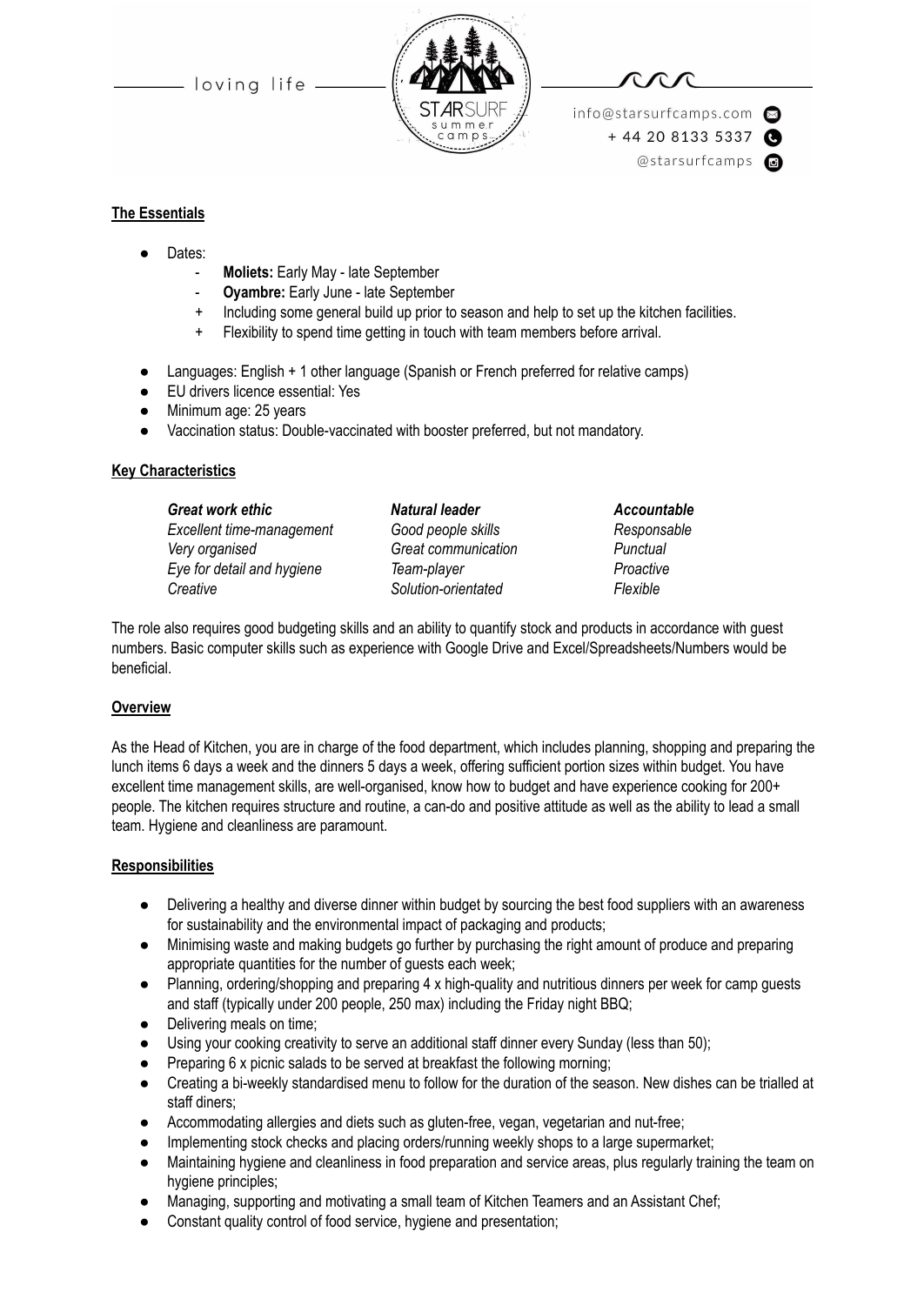loving life





info@starsurfcamps.com

- $+442081335337$ @starsurfcamps @
- Helping the Teamers to serve the dinners to maintain portion size and respond to any quest queries;
- Reviewing and adopting guest feedback in your weekly planning by adjusting menu or quantities accordingly;
- Communicating clearly with Heads of Team, Breakfast Managers and Teamers about the meals being served and the products they contain;
- Ensuring non-kitchen staff remain out of the kitchen;
- Reviewing and double-checking guest information on the shared drive to confirm numbers and dietary requirements;
- Preparing topics of conversation for the weekly Management Meeting, participating in the change-over-day briefing and attending the team feedback dinner;
- Helping to run the Saturday changeover days by preparing tents, cleaning the camp and giving the guests a warm welcome.

#### **Summary**

- You report directly to the Camp Manager who will support you throughout the season.
- You play a key part in the structure of the Star Surf Team and are expected to show responsibility and accountability at all times.
- You liaise with the Heads of Team, Head of Reception, Head of Entertainment and Head of Maintenance on a daily basis. You understand that a successful season is dependent on clear communication, collaboration and support across all departments.
- You understand that the camp life journey comes with many unexpected bumps in the road. Your workload includes but is not limited to the tasks above and will therefore require a level of flexibility at times.
- You recognise that absence or illness within your team will require you to step up and cover if necessary.
- You lead by example, remaining calm and demonstrating stress-resilience at all times.
- You monitor and uphold campsite rules and ensure both guests and staff respect the noise curfew.
- You are a true team player and strive to achieve 5\* feedback for the food service week after week.
- You promise to have an absolute blast, surf your heart out, spread the stoke and never forget your season with the Star Surf family!

#### **The Benefits**

- Training prior to camp opening and support from management throughout the season;
- A French working contract and monthly salary;
- 1 day off per week;
- 7 breakfasts, 7 picnic lunches and 5 dinners per week;
- Private tent with mattress;
- Invitation to the surf camp activities, including our weekly wine & cheese night;
- Staff discount on day trips, bar and merchandise;
- Free use of the surf and yoga equipment and possibility to join the lessons (subject to availability).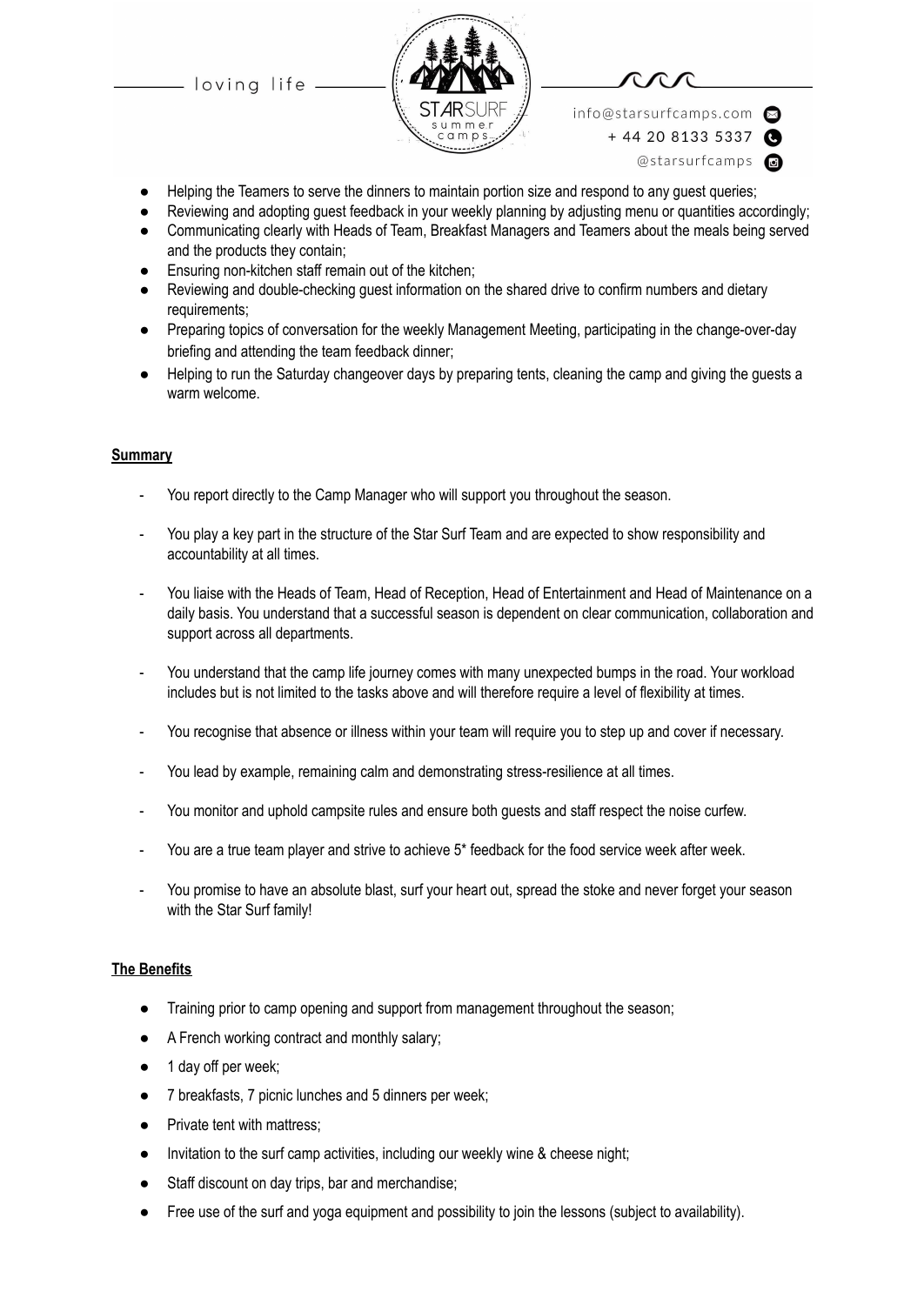- loving life -



info@starsurfcamps.com  $+442081335337$ @starsurfcamps @

# Star Surf Camps Team 2022 Application Form

# *— HEAD OF KITCHEN —*

### **Please email the following information to [jobs@starsurfcamps.com](mailto:jobs@starsurfcamps.com)** :

- 1. **A 2 minute video (attached via Google Drive with free access) describing:**
	- 1️. Who you are and which role you are applying for;
	- 2. What makes you the perfect candidate;
	- 3️. And why you wish to work for Star Surf Camps.
- 2. **Your CV written in English**

## 3. **This application form** (saved as: **Name Surname | HO Kitchen 2022 France/Spain**)

| Name:      | Nationality: |
|------------|--------------|
| Age:       | Languages:   |
| Telephone: | Email:       |

Please mark [X ] where appropriate:

- [ ] I am fluent in at least 2 languages (one of which is English).
- [  $\vert$  ] I am double vaccinated and have received a booster jab (preferable)
- [ ] I am double vaccinated only (acceptable)
- [ ] I am not vaccinated (may present as problematic considering France's current hard line against the unvaccinated).

I'd like to apply for:

- **[ ] 1. Head of Kitchen, Moliets, France**
- **[ ] 2. Head of Kitchen, Oyambre, Spain**

Do you have a smartphone with mobile data to enable you to communicate in France/Spain? YES / NO *Please note; this is essential for the job, since all communication with the team happens via WhatsApp.*

Do you have a valid European driving licence? The Contract Contract Contract Contract Contract Contract Contract Contract Contract Contract Contract Contract Contract Contract Contract Contract Contract Contract Contract C How many years have you been driving for? <br>
How many years have you been driving for? Do you have previous experience with transfers? The VES / NO Do you have previous experience of driving in Europe? YES / NO Do you use Social Media? The Social Section of the Social Africa Section 1. The Society of the Society of the S If YES, please specify: Facebook name: Instagram handle: Other (blog, twitter, etc.)